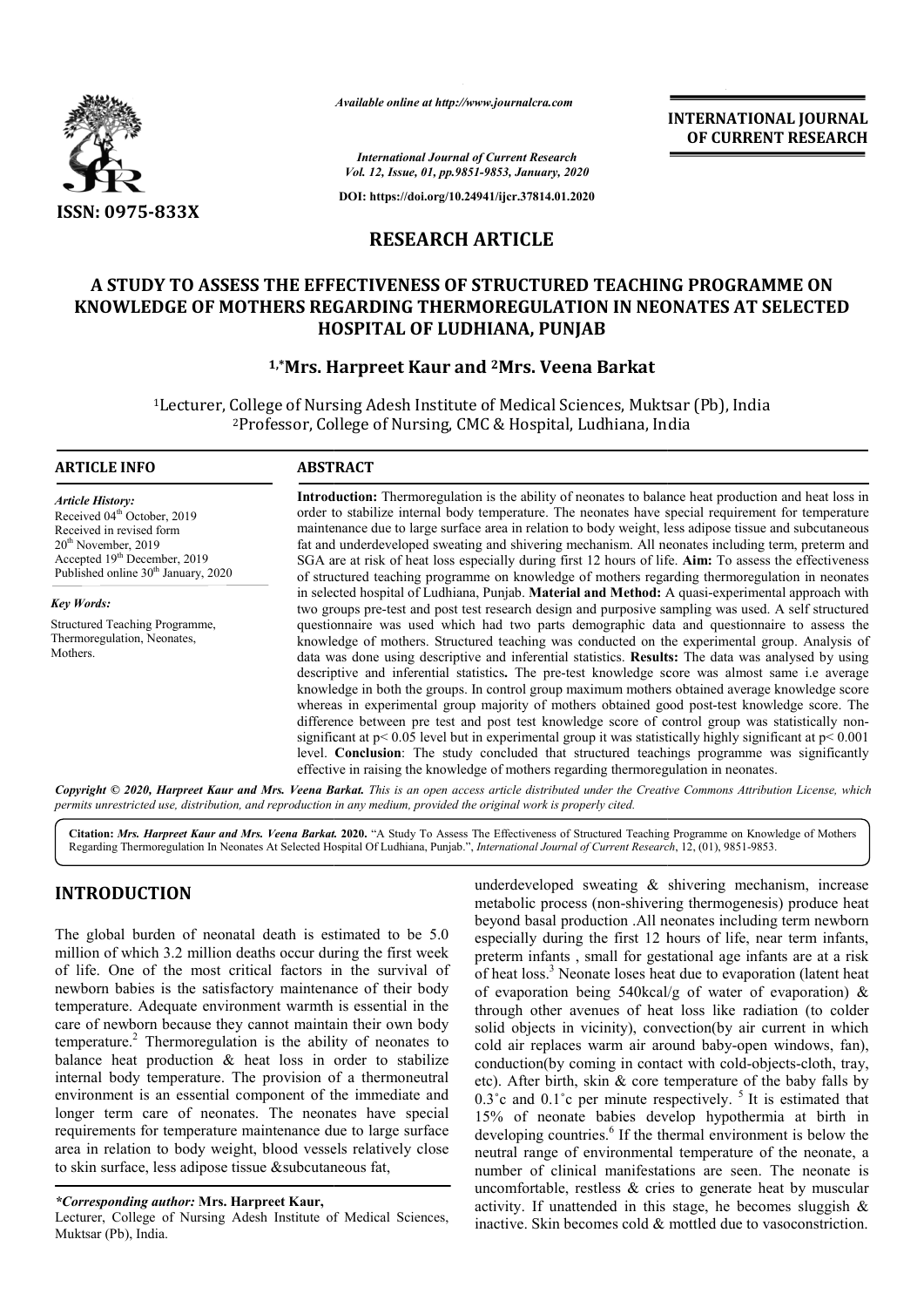Hypothermia in neonates can easily be prevented by following simple practices such as drying, not bathing the baby immediately after delivery, providing "Kangaroo mother care", covering the baby properly and initiating prompt breast feeding etc.8 But many mothers are not aware of the importance of keeping the neonate warm by simple methods such as drying, wrapping & warming immediately after birth, avoiding harmful practice, encourage early breast feeding & keeping neonate in close contact with their mothers.

## **Objectives**

- To assess the pre test and post test knowledge of mothers regarding thermoregulation in neonates of control & experimental group.
- To compare pre-test & post test knowledge score of mothers regarding thermoregulation in neonates of control & experimental group.
- To find out the association of post test knowledge score of mothers regarding thermoregulation in neonates in experimental group with demographic variables.

#### **HYPOTHESIS**

**H1:** The post test teaching knowledge score of mothers in experimental group will be significantly higher than control group regarding thermoregulation in neonates

H<sub>0</sub>: There is no statistically difference in post test knowledge score of mothers of neonates in experiment and control group regarding thermoregulation in neonates.

## **MATERIALS AND METHODS**

A quantitative research approach and quasi- experimental two group pre and post test research design was used to assess the effectiveness of the structured teaching programme on knowledge of mothers regarding thermoregulation in neonates. The study was conducted in the postnatal ward & private ward-19 of Christian Medical College & Hospital, Ludhiana. The tool was developed in 2 sections. Section -A includes demographic variables and section-B includes self structured questionnaire regarding thermoregulation in neonates. Written permission was obtained from Medical Superintendent & Head of department of obstetric & gynaecology of Christian Medical College & Hospital, Ludhiana. Informed consent was taken from the respondents. Pretest was conducted by using self structured questionnaire in both experiment and control group followed by Structured teaching programme for experiment group. After 7 days post test was done. The data obtained was analysed in terms of descriptive analysis i.e percentage, mean percentage, standard deviation as well as inferential statisticsi.e chi- square, paired & unpaired 't'test were used.

## **RESULTS**

Fig 1: level of pre-test and post-test knowledge score of mothers regarding thermoregulation in neonates in experiment group depicts that in pre-test, majority of mothers (65%) had average knowledge score whereas after post-test 50% mothers had good knowledge score followed by 40% were excellent knowledge regarding thermoregulation in neonates. Table1: Shows the comparison of pre-test and post-test mean knowledge score of mothers regarding thermoregulation in neonates of control and experiment group.

**Section 1: Finding related to percentage distribution of pre-test and post test knowledge score of experimental group**



#### Figure **1. Bar Diagram Represents The Percentage Distribution Of Pre-Test And Post-Test Knowledge Score In Experiment Group**

In control group difference between pre-test and post-test was statistically non- significant. Whereas in experimental group the difference between pre-test and post-test mean knowledge score was statistically highly significant at  $p<0.001$ . hence,  $H_1$  hypothesis was accepted and it was concluded that structured teaching had impact on knowledge of mothers regarding thermoregulation in neonates in experimental group.

**Comparison of Mean Pre-Test and Post-Test Knowledge Score Of Mothers Regarding Thermoregulation In Neonates Of Control And Experiment Group**



Figure- 1: Bar diagram represents the comparison of mean pretest and post-test knowledge score of mothers regarding thermoregulation in neonates of control and experiment group. In control group pre-test mean knowledge score was 13.6 and post-test mean knowledge score was 13.44. The difference between pre-test and post-test was non significant, whereas in experiment group the difference between pre-test (12.8) and post –test (23.5) was highly significant at p<0.001. Table 2: From the chi-square test it is interpreted that there was no significant association between knowledge score of mothers regarding thermoregulation in neonates in post test when compared to relationship with age of mothers, occupation and source of information while no of children and education had impact on knowledge of mothers regarding thermoregulation in neonates.